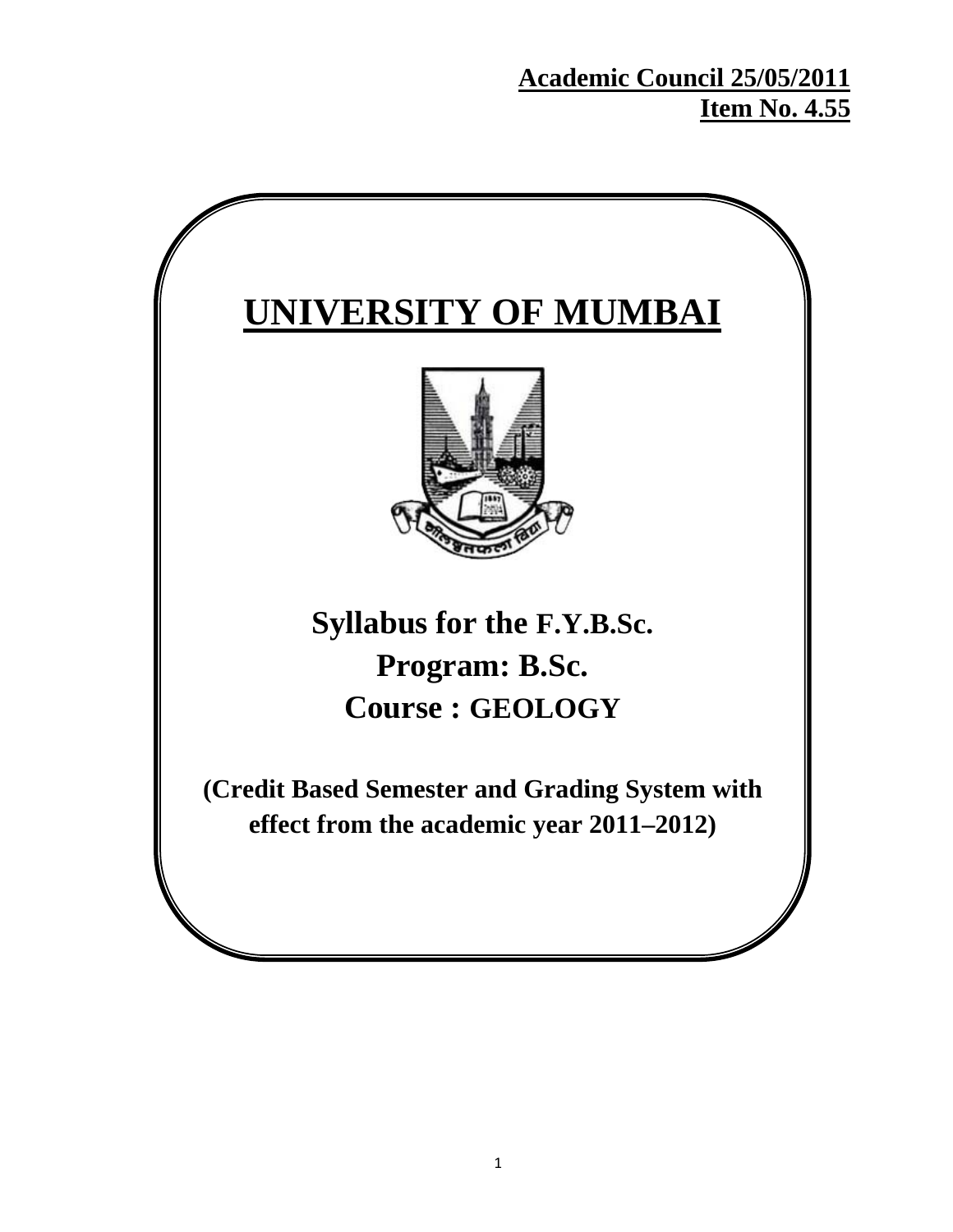### **F.Y.B.SC. CREDIT SYSTEM WITH EFFECT FROM ACADEMIC YEAR 2011-2012**

#### **PROGRAM : B.Sc COURSE : GEOLOGY**

## **SEMESTER I COURSE CODE: USGE101 & USGE102**

#### **THEORY COURSE: USGE101**

| UNIT I          |     | 15 LP      |
|-----------------|-----|------------|
| UNIT II         |     | 15 LP      |
| <b>UNIT III</b> |     | 15 LP      |
| <b>CREDITS</b>  | $=$ | <b>2.0</b> |

#### **THEORY COURSE: USGE102**

| UNIT I          |   | 15LP       |
|-----------------|---|------------|
| UNIT II         |   | 15 LP      |
| <b>UNIT III</b> |   | 15 LP      |
| <b>CREDITS</b>  | ⋍ | <b>2.0</b> |

#### **SEMESTER II**

#### **COURSE CODE: USGE201 & USGE202**

#### **THEORY COURSE: USGE201**

| UNIT I         |   | 15LP  |
|----------------|---|-------|
| UNIT II        |   | 15LP  |
| UNIT III       |   | 15 LP |
| <b>CREDITS</b> | = | 2.0   |

#### **THEORY COURSE: USGE202**

| UNIT I          |   | 15 LP      |
|-----------------|---|------------|
| UNIT II         |   | 15 LP      |
| <b>UNIT III</b> |   | 15 LP      |
| <b>CREDITS</b>  | ⋍ | <b>2.0</b> |

#### **SEMESTER I PRACTICAL**

#### **COURSE CODE: USGEP1**

**CREDIT** :  $1 + 1 = 2$ 

#### **SEMESTER II PRACTICAL**

#### **COURSE CODE: USGEP2**

**CREDIT : 1 + 1 = 2**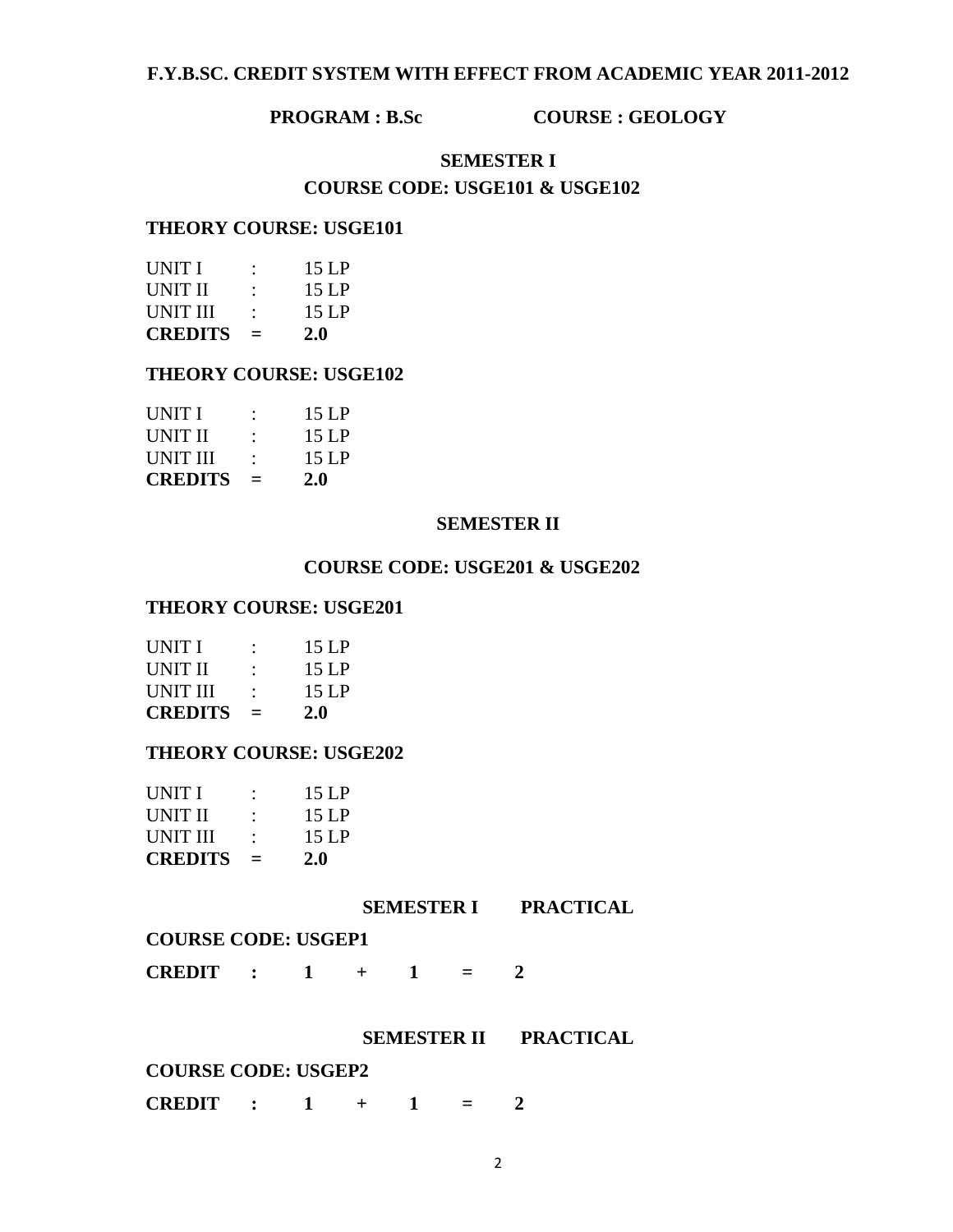### **SYLLABUS**

### **PROGRAM : B.SC. SEMESTER I COURSE : GEOLOGY COURSE CODE : USGE101 : INTRODUCTION TO GEOLOGY – I (MINERALOGY, CRYSTALLOGRAPHY AND STRATIGRAPHY)**

### **MINERALOGY:**

**Minerals:** Definition, Chemical bonds and formation of compounds; Isomorphism; Polymorphism; Pseudomorphism, chemical composition, classification.

**Physical properties of minerals:** color, lustre, form, habit, diaphaneity, fracture, cleavage, streak, hardness, sp.gravity. Magnetic and electrical properties of minerals.

**Mineral Groups:** Introduction to rock forming minerals :Silica, Feldspars, Pyroxene,

Amphibole, Mica, Olivine

## **CRYSTALLOGRAPHY:**

**States of matter:** Crystalline state, elementary idea about the crystal structure **External Characteristics of crystals:** Face, Form, edge, solid angle, interfacial angle and its measurement, zone

**Crystal Symmetry:** Planes , Axes, and Center of Symmetry, crystallographic axes, axial angles/planes, parameters, indices and rational indices

**Classification of crystals:** into seven systems, Study of the NORMAL classes belonging to the following systems: Isometric, Tetragonal, Hexagonal, Trigonal, Orthorhombic, Monoclinic, Triclinic

## **STRATIGRAPHY:**

**Principles of Stratigraphy:** Principles, correlation of strata; Standard stratigraphic scale, Indian stratigraphic scale, Study of the general geographical and climatic conditions and life during the various eras of earth history

With brief reference to the lithology of Indian formations of those eras and special reference to:

- **.** Age of fishes
- . Permo carboniferous period
- . Age of Reptiles
- . Evolution of birds
- . Age of Mammals
- . Evolution of Man
- . Ice ages
- . Major Phanerozoic orogenic events

### **LIST OF RECOMMENDED BOOKS: USGE101**

1. Rutley's Mineralogy; Read H.H. (CBS)

2. Fundamentals of Historical Geology & Stratigraphy of India; Ravindra Kumar (Wiley Eastern India)

3. Text Book of Geology P. K. Mukherjee

3

## **UNIT - I: (15 Lectures)**

## **UNIT - III:** (15 Lectures)

# **UNIT - II:** (15 Lectures)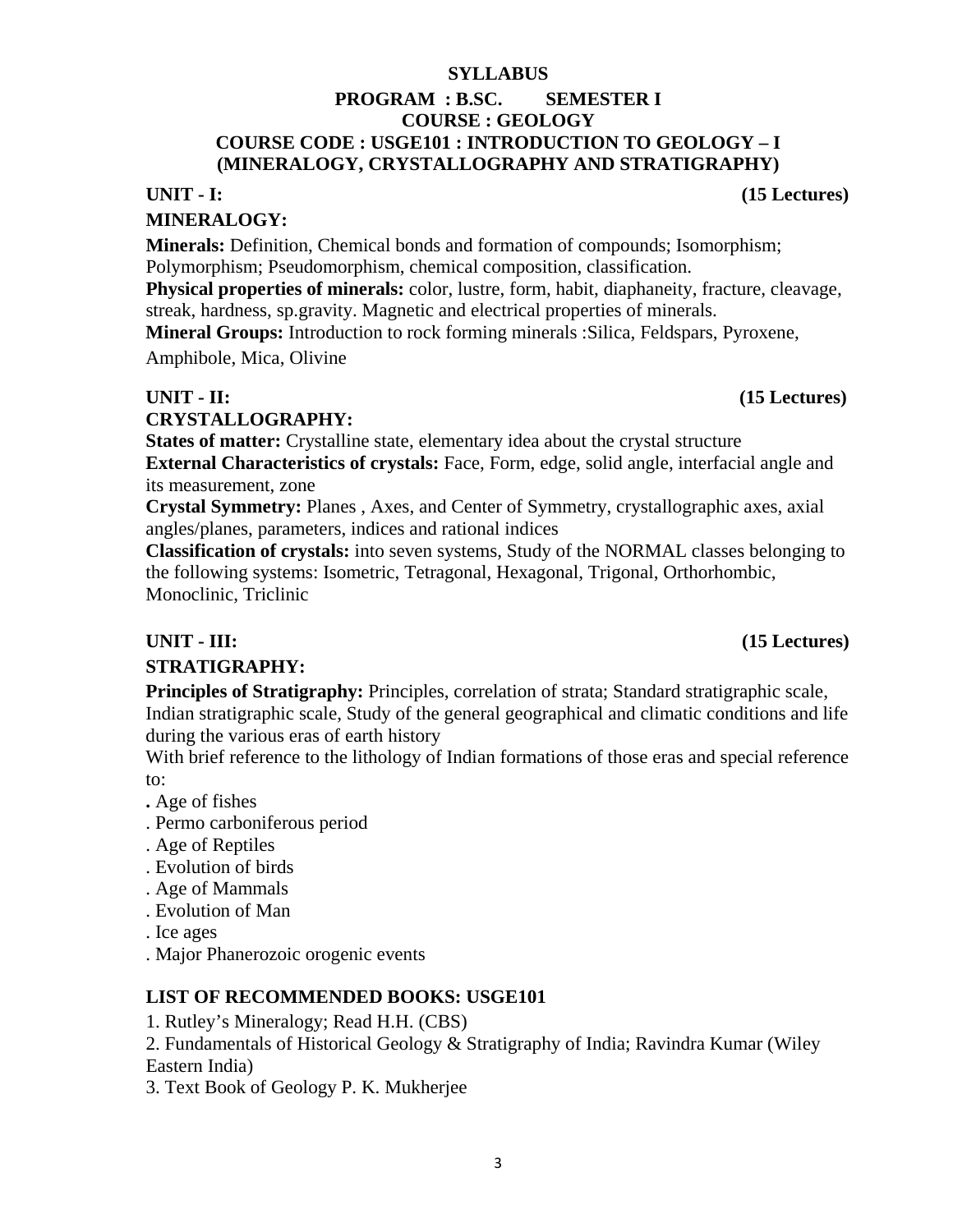## **SYLLABUS PROGRAM : B.SC. SEMESTER I COURSE : GEOLOGY COURSE CODE : USGE102 : INTRODUCTION TO GEOLOGY – II (STUDY OF EARTH, ATMOSPHERIC CIRCULATION, STRUCTURAL GEOLOGY)**

**Earth in the Solar System:** Origin, size, shape, mass, density, rotational parameters **Earth's Internal Structure and Age:** Core, Mantle and crust; convection in the earth's core and production of its magnetic field; Radioactivity; Age of the earth Hydrosphere, Atmosphere and Biosphere: Characteristics and elemental abundance in each constituent.

## $UNIT - II$  (15 Lectures) **ATMOSPHERIC CIRCULATION:**

**Atmospheric circulation and Global climatic changes:** Atmospheric circulation, weather and climate

changes, Land-Air-Sea Interaction; Earths heat budget; Global climatic changes **Ocean Currents:** Generation of Ocean currents, surface currents and global ocean conveyer system. Ocean as a thermostat for the earth's surface heat balance

## **UNIT – III (15 Lectures)**

## **STRUCTURAL GEOLOGY:**

Stratification; Dip and Strike; Outcrop pattern of horizontal, dipping and vertical strata on various types of topography, **inliers, outliers**

**Folds:** Definition, morphology, anticline & syncline; importance of folds

**Types of Folds:** symmetrical, asymmetrical, recumbent, overturned, isoclinals, plunging, doubly plunging, structural dome and basin, monocline, structural terrace, chevron, fan, synclinorium, anticlinorium,

**Joints:** Definition, geometric classification and importance

**Faults:** Definition, morphology

**Faults Geometric Classification:** Based on relation to affected rocks, angle of dip, apparent movement and relative movement; distributive faulting; horst Graben and step faults; nappes

**Unconformities:** nature, types and importance; overlap and off lap

## **LIST OF RECOMMENDED BOOKS: USGE102**

- 1. The Blue Planet 2nd Ed. Skinner B.J., Porter S.C and Botkin D.B. (J.Wiley & Sons)
- 2. Oceanography A brief Introduction, Siddhartha K. Kisalya Publications, India
- 3. Structural Geology Billings M.P Prentice Hall
- 4. Text Book of Geology P.K.Mukherjee
- 5. Engineering Geomorphology Theory and Practice P.G.Fookes, E.M.Lee and J.S.Griffiths
- 6. Physical Geography Richard H. Bryant 1st Ed. Rupa Publishers
- 7. Text book of Physical Geology D.L.Satyanarayana and K.Kondayya Rao BrothersEducational Publishers
- 8. Fundamentals of Geomorphology R.J.Rice Longman Publishers

## UNIT – I (15 Lectures)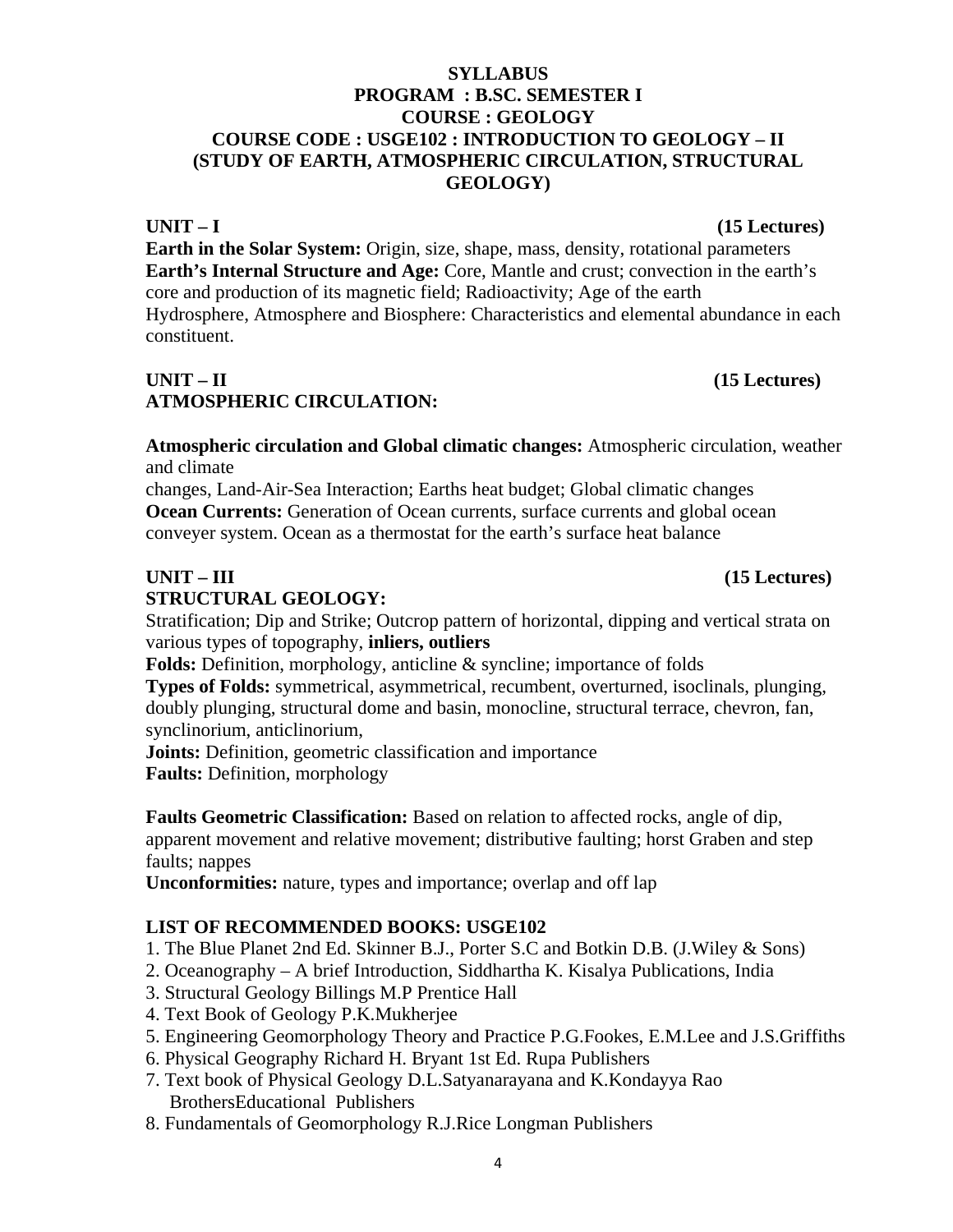#### **SEMESTER I**

## **PRACTICAL COURSE CODE (USGEP1): 2 Credit**

## **PRACTICAL – I (USGEP1) (30 practical)**

#### STUDY OF:

- 1. Twenty Five crystal models representing forms ( open, closed, combination), of seven normal classes of symmetry
- 2. Thirty Four minerals Identification and description of Physical properties, chemical composition, occurence and uses of the following : Rock forming minerals; Industrial minerals; Ore Minerals
- 3. Description and drawing of vertical cross sections of simple geological maps involving horizontal and/or dipping strata with vertical faults, folded (non plunging and non faulted) strata and strata involving angular unconformity.
- 4. Graphical solution of structural geology problems involving a) Strike, True Dip and Apparent dip b) Thickness and width of outcrop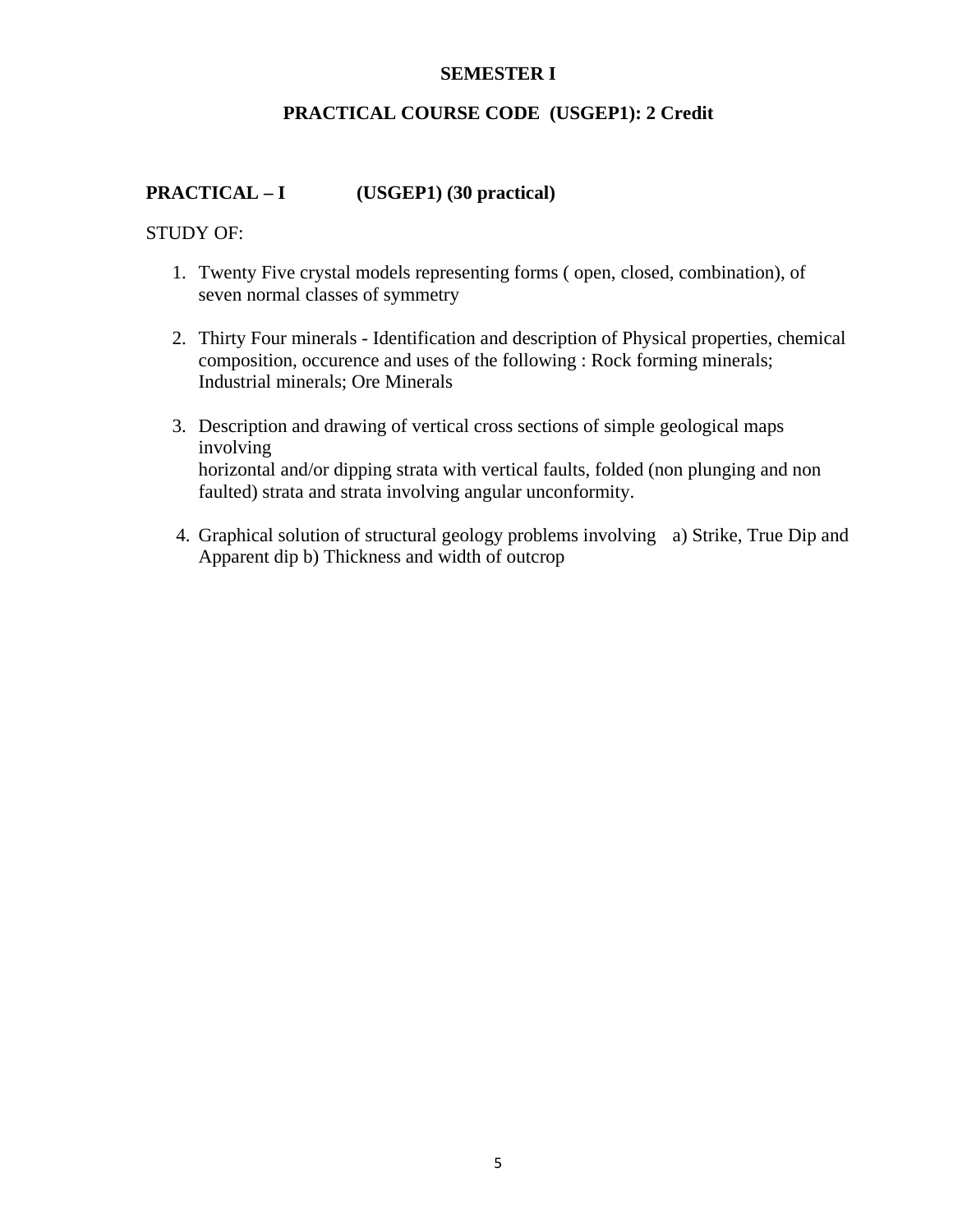### **PROGRAM : B.SC. SEMESTER II COURSE : GEOLOGY COURSE CODE : USGE201 : INTRODUCTION TO GEOLOGY – III (PETROLOGY, GEOTECTONICS, ECONOMIC MINERAL DEPOSITS)**

## UNIT – I (15 Lectures) **IGNEOUS PETROLOGY**

**Magma:** definition, composition, origin, Bowen's Reaction Series, magmatic differentiation and assimilation **Rocks:** definition, classification; mode of occurrences, textures and structures Rock classification: Based on grain size and mineral composition

### **METAMORPHIC PETROLOGY**

**Metamorphism:** definition, agents and types of metamorphism **Metamorphic minerals:** stress and anti stress minerals, textures and structures, Metamorphic facies and isograds, Rock cycle

### **GEOTECTONICS**

**Earthquakes:** causes, effects, measurement of earthquakes, seismic belts, seismic zonation in India Tsunamis

### **SEDIMENTARY PETROLOGY**

**Sediments:** Weathering, transport, deposition, consolidation, diagenesis, textures and structures

**Classification:** Terrigenous and Chemical sedimentary rocks

### **UNIT – III (15 Lectures)**

**MINERAL DEPOSITS** 

**Classification and brief study of following mineral deposits:** Hydrothermal, Magmatic, Sedimentary (evaporates, strata bound bedded iron formations), Placer, Residual **Methods of mineral exploration** 

**Surface methods:** grid sampling; **Sub surface methods**: seismic, electrical

#### **LIST OF RECOMMENDED BOOKS: USGE201**

- 1. The Principles of Petrology Tyrell G.W
- 2. Principles and Practices of Mineral Exploration P.K.Raman (Geol.Soc. India, Bangalore 1989)
- 3. Mining of Ores and Non Metallic Minerals M.Agoskhov, S.Borisov, & V Layansky (Mir Publications, Moscow) (1988) CH2 & CH17.
- 4 Courses in Mining Geology Arogyaswami (Oxford & IBH)

### **UNIT - II:** (15 Lectures)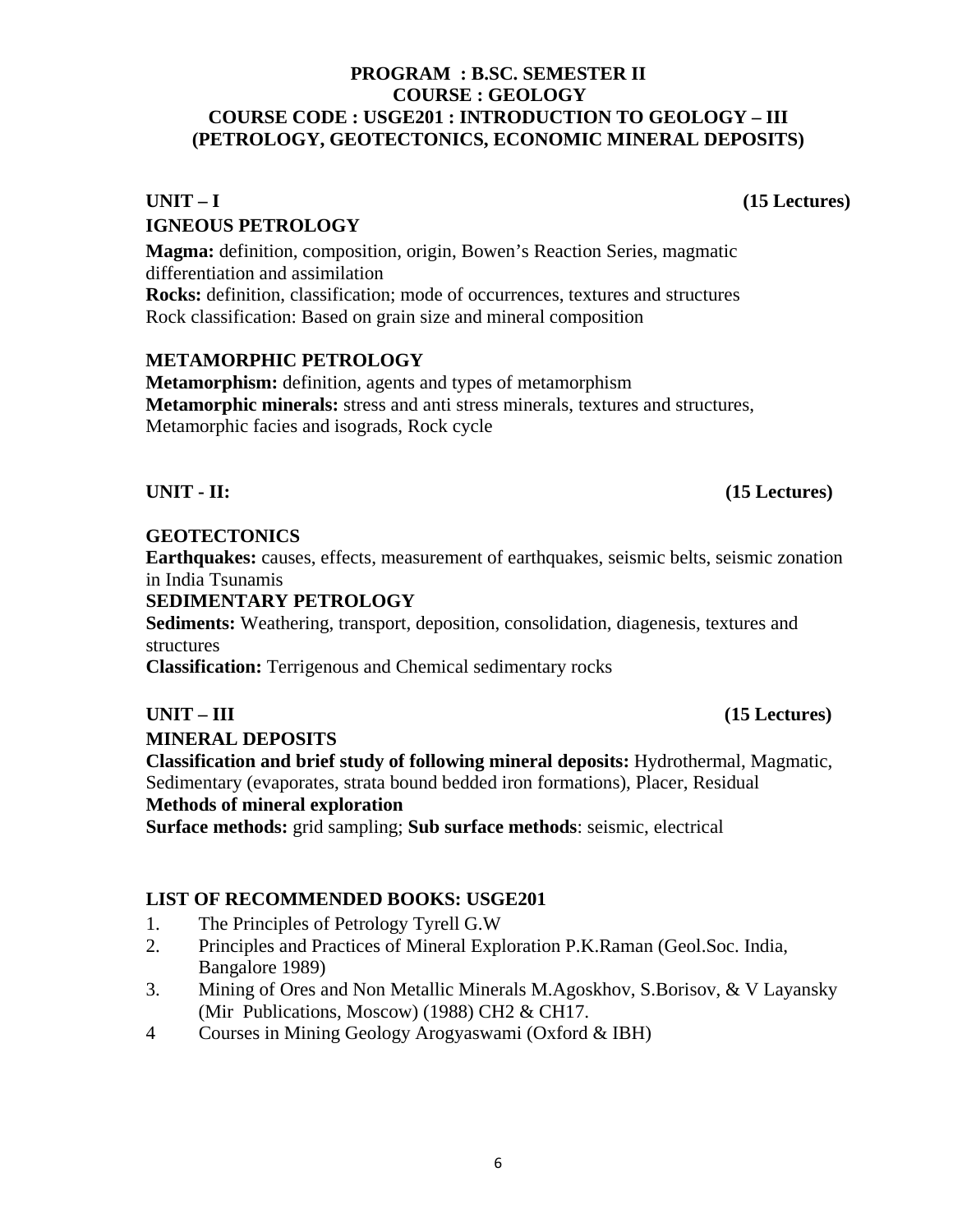## **PROGRAM : B.SC. SEMESTER II COURSE : GEOLOGY COURSE CODE : USGE202 : INTRODUCTION TO GEOLOGY – IV (WEATHERING & EROSION, PALAEONTOLOGY)**

## UNIT – I (15 Lectures)

## **WEATHERING AND EROSION**

**Introduction to weathering and erosion:** definition of weathering and erosion, Types of weathering: physical, chemical **Soil:** definition,formation, functions, soil profile, soil types **Glaciers:** types, formation, morphology **Rivers:** development of a typical river system

## $UNIT - II$  (15 Lectures)

## **INTRODUCTION TO PALAEONTOLOGY**

**Definition and scope of Palaeontology**;Processes of fossilization, preservation potential of organisms, uses of fossils, zone fossils, systematic classification of organisms, Elementary ideas about the origin of life, evolution and fossil record

### **Morphology of Fossils-I**

Systematic study of morphological characters, classification, environmental factors and geological distribution of the following groups Arthropoda: Trilobites Coelenterata: Corals (simple and compound hexa corals and octa corals) Graptoloidea

## **UNIT – III (15 Lectures) Morphology of Fossils-II**

**Systematic study of** morphological characters, classification, environmental factors and geological distribution of the **following groups** Mollusca : Lamellibranchs, Gastropods, Cephalopods Brachiopoda: Echinodermata: Regularia, Irregularia

 **LIST OF RECOMMENDED BOOKS : USGE202** 

- 1. Invertebrate Palaeontology Wood (CBS)
- 2. Principles of Invertebrate Palaeontology Shrock & Twenhofel (CBS)
- 3. Principles of Palaeontology Raup & Stanley (CBS)
- 4. Principles of Physical Geology Holmes D.L (ELBS & Nelson)
- 5. Engineering Geomorphology Theory and Practice P.G.Fookes, E.M.Lee and J.S.Griffiths
- 6. Physical Geography Richard H. Bryant 1st Ed. Rupa Publishers
- 7. Text book of Physical Geology D.L.Satyanarayana and K.Kondayya Rao Brothers, Educational Publishers
- 8. Fundamentals of Geomorphology R.J.Rice Longman Publishers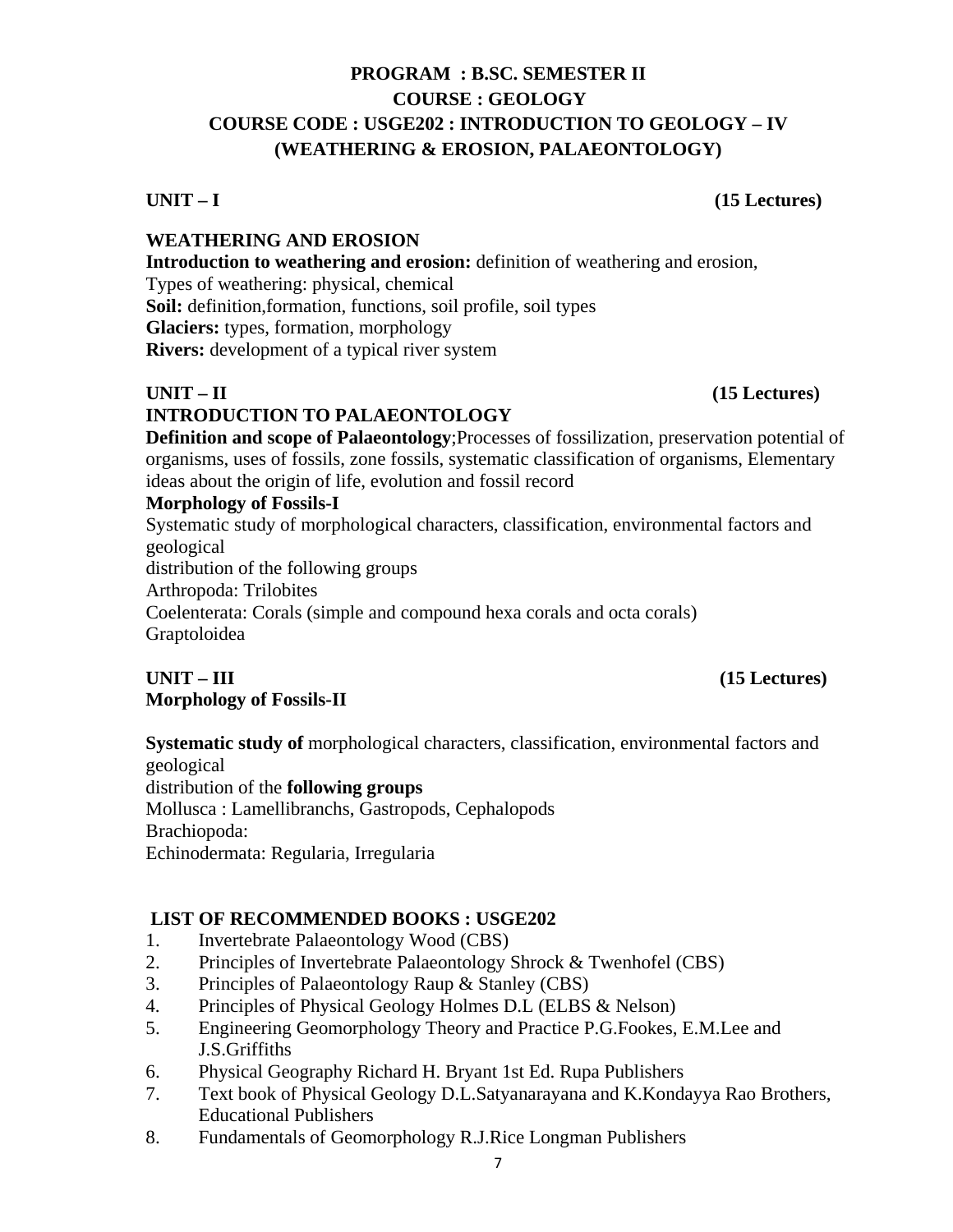## **F.Y.B.SC. GEOLOGY PRACTICAL (USGE201 & USGE202)**

#### **SEMESTER II**

#### **PRACTICAL COURSE CODE (USGEP2): 2 Credit**

### **PRACTICAL – I I (USGEP2) (30 practical)**

- 1. **Twenty Five common rocks:** Identification of their group characteristics, their classification into major rock groups, identification and systematic description, of the megascopic features of these rocks: Igneous rocks, Sedimentary rocks, Metamorphic rocks
- 2. **Twenty Five Fossils:** Identification, Classification, description and geological time range of fossils belonging to the Phyla included in the theory Syllabus